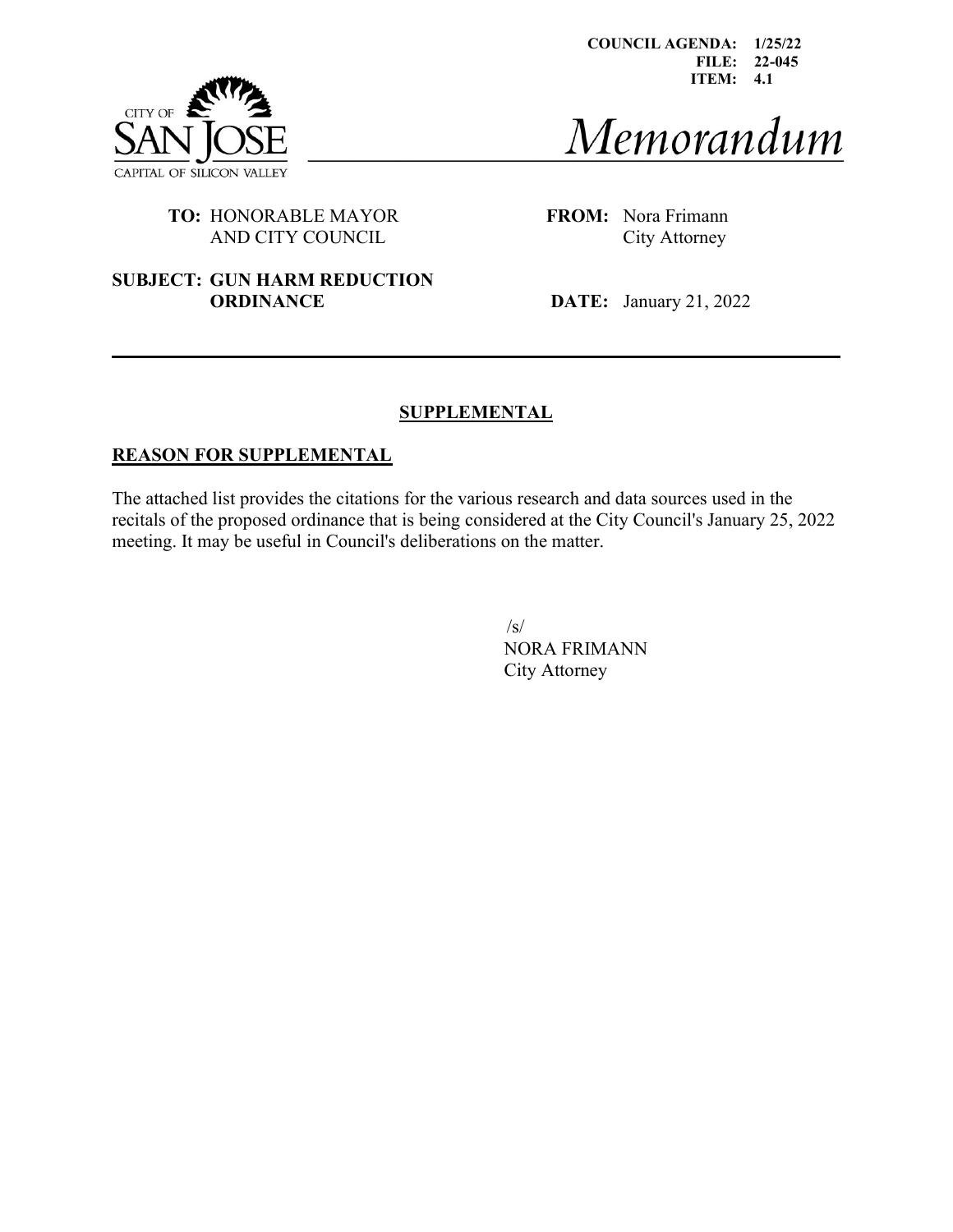# STUDIES CITED IN GUN HARM REDUCTION ORDINANCE RECITALS

|     | <b>Source</b>                                                                                                                                                                                                                          |
|-----|----------------------------------------------------------------------------------------------------------------------------------------------------------------------------------------------------------------------------------------|
| 1.  | The Educational Fund to Stop Gun Violence. "Public Health Approach to Gun Violence<br>Prevention."                                                                                                                                     |
|     | https://efsgv.org/learn/learn-more-about-gun-violence/public-health-approach-to-gun-violence-<br>prevention/                                                                                                                           |
|     | Data sourced from Centers for Disease Control and Prevention "Underlying Cause of Death"                                                                                                                                               |
|     | reports<br>https://wonder.cdc.gov/ucd-icd10.html                                                                                                                                                                                       |
| 2.  | Data from the Centers for Disease Control and Prevention:<br>https://wisqars.cdc.gov/data/explore-data/home                                                                                                                            |
| 3.  | Santa Clara County Public Health. "Firearms in Santa Clara County."<br>https://publichealth.sccgov.org/sites/g/files/exjcpb916/files/firearms-facts-2018.pdf                                                                           |
| 4.  | American Journal of Epidemiology. "Guns in the home and risk of a violent death in the jome:<br>findings from a national study."<br>https://pubmed.ncbi.nlm.nih.gov/15522849/                                                          |
|     |                                                                                                                                                                                                                                        |
| 5.  | Annals of Internal Medicine. "The Accessibility of Firearms and Risk for Suicide and Homicide<br>Victimization Among Household Members."                                                                                               |
|     | https://www.acpjournals.org/doi/10.7326/M13-1301                                                                                                                                                                                       |
| 6.  | The New England Journal of Medicine. "Handgun Ownership and Suicide in California."<br>https://www.nejm.org/doi/full/10.1056/NEJMsa1916744                                                                                             |
| 7.  | American Academy of Pediatrics. "Guns in the Home."<br>https://www.healthychildren.org/English/safety-prevention/at-home/Pages/Handguns-in-the-                                                                                        |
|     | Home.aspx                                                                                                                                                                                                                              |
| 8.  | Everytown for Gun Safety and Moms Demand Action. "Innocents Lost: A year of unintentional<br>child deaths, June 2014."                                                                                                                 |
|     | https://momsdemandaction.org/new-analysis-one-year-unintentional-child-gun-deaths-u-s-<br>finds-nearly-two-children-killed-every-week-60-percent-higher-federal-data-reflect/                                                          |
| 9.  | Social Science and Medicine. "State-level homicide victimization rates in the US in relation to<br>survey measures of household firearm ownership, 2001-2003."<br>https://pubmed.ncbi.nlm.nih.gov/17070975/                            |
| 10. | Journal of Urban Health. "Firearm Storage in Gun-Owning Household with Children: Results of<br>a 2015 National Survey."<br>https://www.thetrace.org/wp-content/uploads/2018/05/Firearm-Storage-in-Households-with-<br>Children JUH.pdf |
| 11. | The Educational Fund to Stop Gun Violence. "Unintentional Shootings."<br>https://efsgv.org/learn/type-of-gun-violence/unintentional-shootings/                                                                                         |